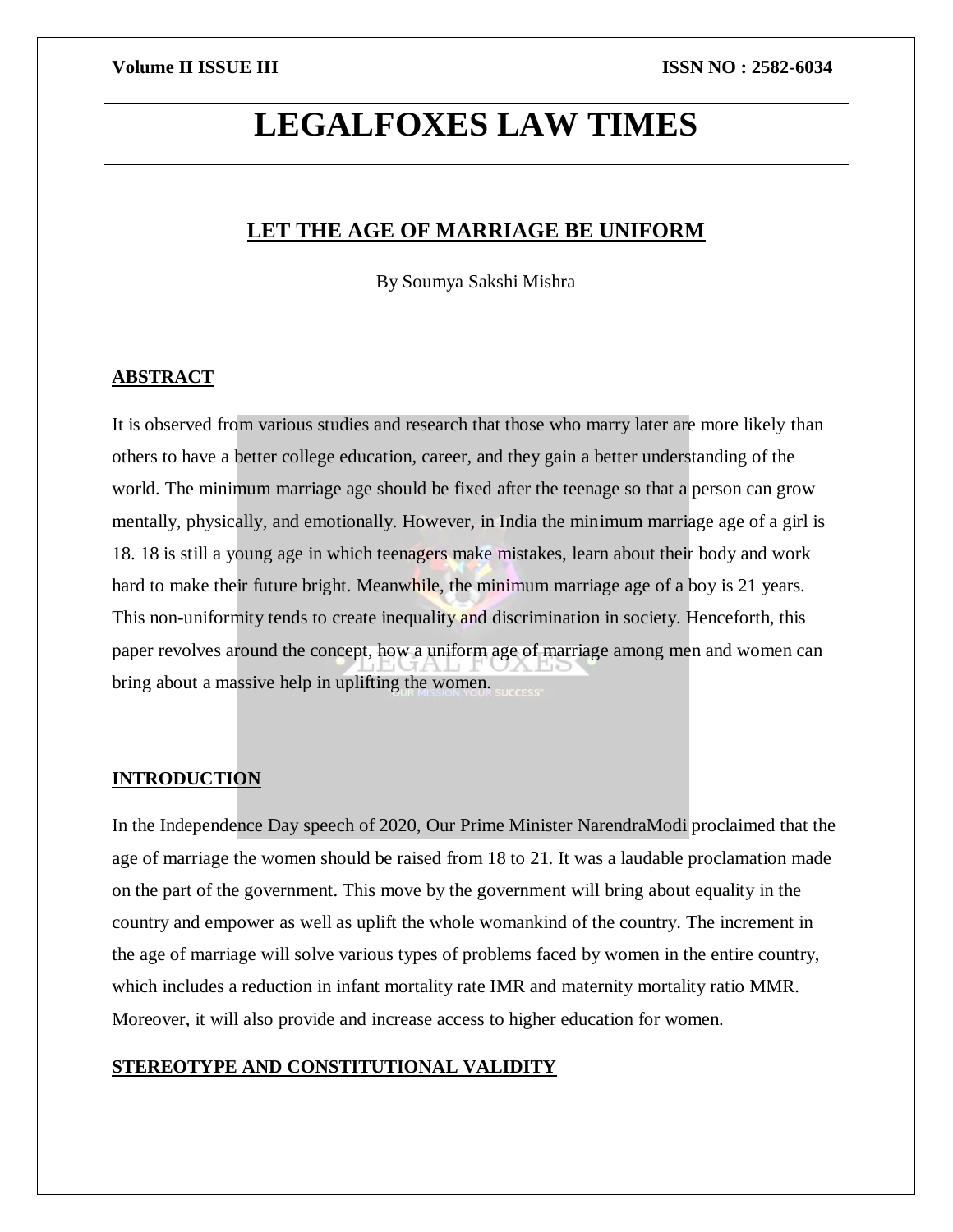#### **Volume II ISSUE III III ISSUE III ISSN NO** : 2582-6034

It is a conventional belief of the Indian Society that hypergamy<sup>1</sup> should follow between a couple, where the husband has to be elder as well as more educated than the wife. These perceptions and beliefs are bolstered by the law by making the minimum age of marriage of girls 18 compared to boys which is 21. Is this inequality constitutionally valid?

According toarticle  $14^2$  equality before law for women. Article  $15^3$  states that, not to discriminate against any citizen on grounds only of religion, race, caste, sex, place of birth or any of them. These article of the constitution comes under the fundamental right of an individual. The concept of hypergamy grossly violates article 14 as the age of marriage is not uniform. It also violates article 15 which states that there should not be any discrimination on the ground of sex. Moreover, it also violates article 16 of the constitution as article  $16<sup>4</sup>$  states that equality of opportunity for all citizens in matters relating to employment or appointment to any office under the State. However, this provision kills the opportunity of a woman in various fields, be it higher education or job. In the case of Maneka Gandhi v Union of India<sup>5</sup>- it was stated that article 21 includes 'Right to live with dignity' and it is a fundamental rightof an individual. However, this provision is supporting the Indian conventional belief to marry a girl as soon as she gets 18 and taking away the opportunity of a woman to be equal to man, thereby taking away the right to live with dignity as she has to rely financially on her husband.

# **JUDICIAL ACTIVISM**

The Indian judiciary has taken several steps to eradicate the discrimination against women which is spread in the society and various reforms have come through the judgments of the Courts. For example, in ShayraBano<sup>6</sup> case, the Supreme Court has protected the rights of Muslim women from the evil practice of triple talaq. In the case of Dr. Noorjehan Safia Naiz<sup>7</sup> the Supreme Court

https://www.thehindu.com/opinion/op-ed/should-the-age-of-marriage-for-women-be-raised-to-

21/article32517084.ece

 $\overline{a}$ 

- 2 INDIA CONST. art 14
- 3 INDIA CONST. art 15
- 4 INDIA CONST. art 16

<sup>5</sup>Maneka Gandhi v. Union of India 1978 AIR 597, 1978 SCR (2) 621

<sup>&</sup>lt;sup>1</sup>Should the age of marriage for women be raised to 21?, Jagriti ChandraSEPTEMBER 04, 2020 00:15

<sup>6</sup>ShayraBano v. Union of India (2017) 9 SCC 1

<sup>7</sup>NoorjehanSafiaNiaz and Ors. v. State of Maharashtra and Ors.2016(5)ABR660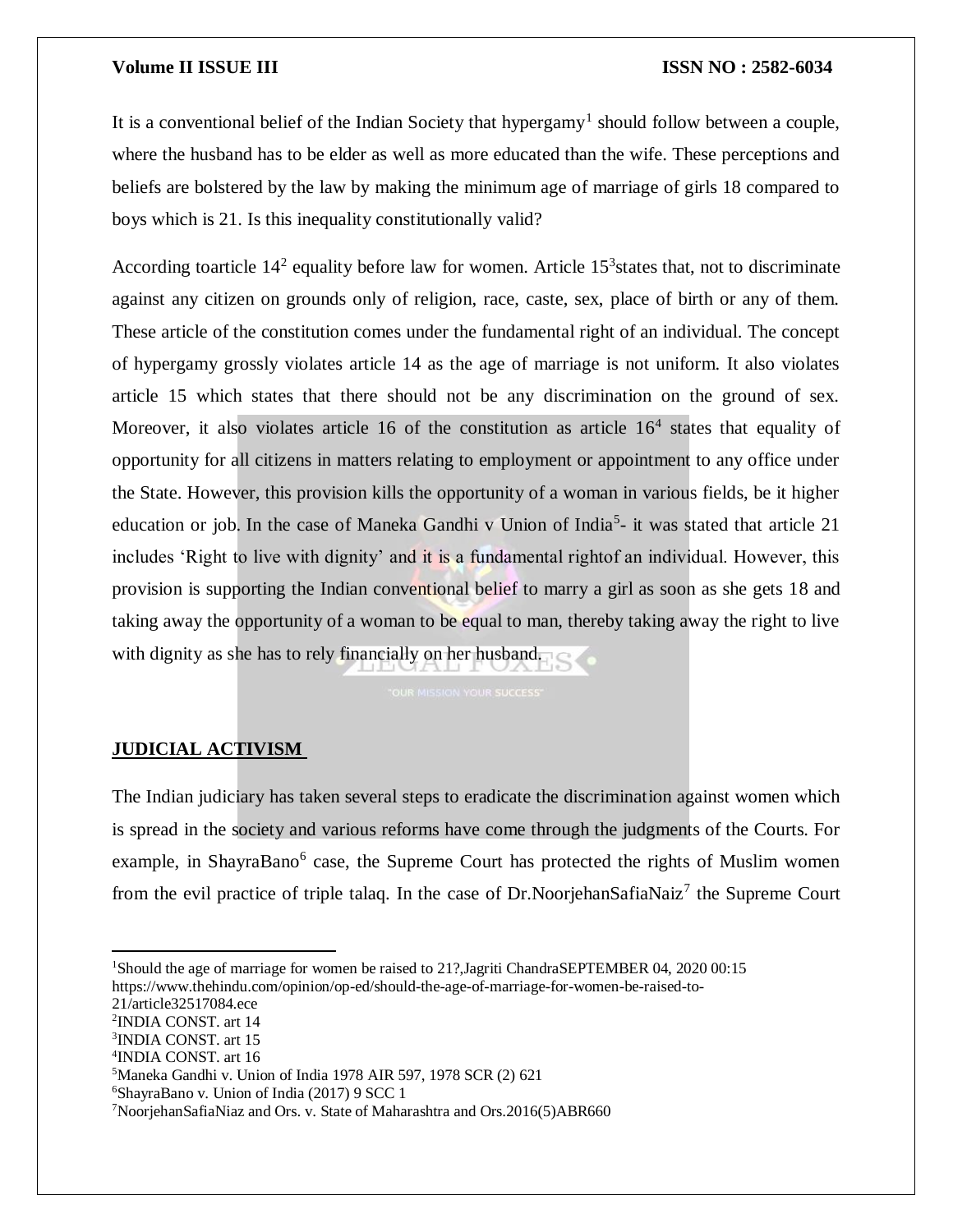#### **Volume II ISSUE III III ISSUE III ISSN NO** : 2582-6034

has allowed entry of women inside Haji Ali Dargha. In the Sabrimala case<sup>8</sup> also it is laid down in the ratio decidendi of the case that, any custom which violates the fundamental right is not valid, henceforth the custom of hypergamy should be shed. In the same judgment, Justice Nariman said, "Anything destructive of individuality in anachronistic of Constitutionality. To treat women as people of lower status blinks at the Constitution itself". Thus, it is seen that after the Sabrimala judgment, the custom of hypergamy and the provision of non-uniform age of marriage does not stand constitutionally valid.

### **HEALTH HAZARDS**

If a teenage girl is married then there is a hundred percent possibility that she will become pregnant in the initial days after the marriage. This can cause a lot of health hazards to a teenage girl as she will be pregnant in her teens when her body is not even transformed fully. Most of the teenage girls in India are anaemic this can cause health hazards not only to the teenage mother but also, to the infant and thus, in India the infant mortality rate and the maternity mortality rate is high.

According to the well-renowned Eric Erikson theory of psychosocial development, it is said that initial adulthood is a delicate period where a teenager learns several things about his/her body and tries to fit in the environment. If we force them to get married in their teens then we are denying them self-growth and plucking away from them their talent. Thus, the age of marriage of girls should be raised to 21.

#### Conclusion

 $\overline{a}$ 

After the whole analysis, it is seen, understood, and observed that the minimum age of a girl should be increased from 18 to 21, as it will impede sex-based discrimination. Moreover, it will give more time to girls to focus on their careers. Not only it will reduce the Infant mortality rate but also, the maternity mortality ratio. 'The youth is our power' this slogan over and over again repeated by our Prime Minister NarendraModi. However, because of the early marriage of the girls, we are wasting our youth power.

<sup>8</sup> Indian Young Lawyers Association v. The State Of Kerala (2019)11SCC1